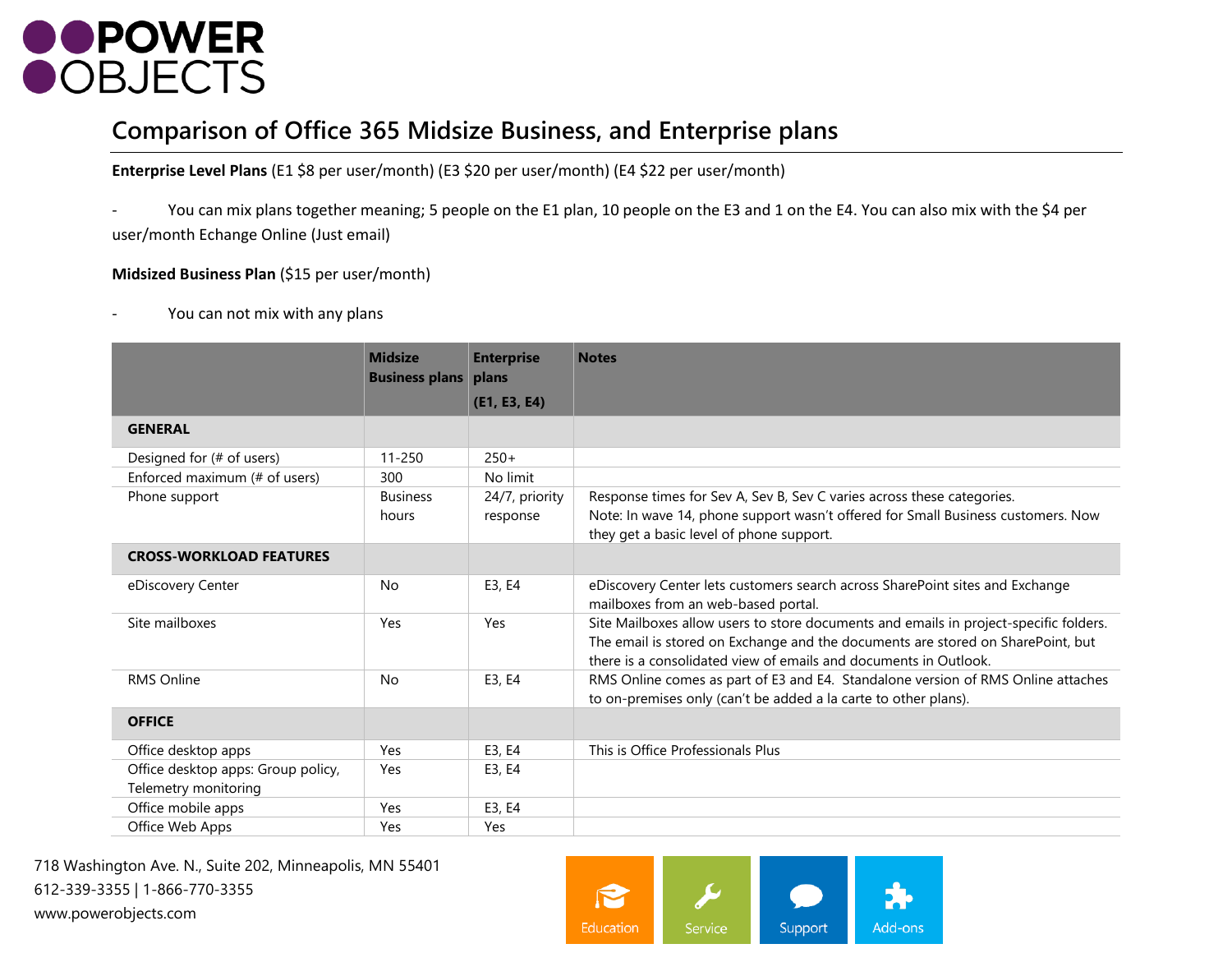## **OPOWER**<br>**OBJECTS**

|                                                                   | <b>Midsize</b><br><b>Business plans</b> | <b>Enterprise</b><br>plans          | <b>Notes</b>                                                                                                                                                                            |
|-------------------------------------------------------------------|-----------------------------------------|-------------------------------------|-----------------------------------------------------------------------------------------------------------------------------------------------------------------------------------------|
|                                                                   |                                         | (E1, E3, E4)                        |                                                                                                                                                                                         |
| Office Web Apps - Edit                                            | Yes                                     | Not in E1                           |                                                                                                                                                                                         |
| Office Click-to-run Deployment                                    | Yes                                     | Yes                                 |                                                                                                                                                                                         |
| Office Push Deployment                                            | No                                      | E3,E4                               |                                                                                                                                                                                         |
| <b>EXCHANGE</b>                                                   |                                         |                                     |                                                                                                                                                                                         |
| Email storage space                                               | 25 GB                                   | E1,E2: 25GB<br>E3, E4:<br>Unlimited | E3 and E4 include 25 GB of space in the user's primary mailbox, plus unlimited space<br>in the user's personal archive                                                                  |
| Personal email archive                                            | Yes                                     | Yes                                 |                                                                                                                                                                                         |
| In-Place hold (for compliance<br>archiving)                       | <b>No</b>                               | E3, E4                              |                                                                                                                                                                                         |
| Multi-mailbox search (search across<br>mailboxes in organization) | Yes                                     | Yes                                 | This feature is different than the eDiscovery Center, which searches across SharePoint<br>and Exchange (see eDiscovery Center row for details)                                          |
| Purchase inactive mailboxes                                       | No                                      | Yes                                 | Useful for maintaining data for eDiscovery when an employee leaves the company                                                                                                          |
| Email disclaimers                                                 | Full                                    | Full                                | Small business customers have a simplified interface for managing a single,<br>company-wide disclaimers                                                                                 |
| Email transport rules                                             | Yes                                     | Yes                                 |                                                                                                                                                                                         |
| Data loss prevention (DLP)                                        | <b>No</b>                               | E3, E4                              |                                                                                                                                                                                         |
| Maximum # of external contacts in<br>company address book         | No limit                                | No limit                            | See this help article                                                                                                                                                                   |
| <b>SHAREPOINT</b>                                                 |                                         |                                     |                                                                                                                                                                                         |
| # of Site Collections                                             | 20                                      | 3000                                | Multiple site collections are useful when teams within an organization (finance, legal,<br>etc) want their own workspaces with separate security settings                               |
| External users                                                    | 10,000                                  | 10,000                              | Most organizations should have no problems staying under these technical limits.<br>You can reuse the external user license by deleting old/unused ones.                                |
| <b>Business Connectivity Services (BCS)</b>                       | No                                      | E3, E4                              |                                                                                                                                                                                         |
| <b>Excel Services</b>                                             | No                                      | E3, E4                              |                                                                                                                                                                                         |
| Visio Services                                                    | No                                      | E3, E4                              |                                                                                                                                                                                         |
| InfoPath Forms Services                                           | No                                      | E3, E4                              |                                                                                                                                                                                         |
| Workflow actions (custom)                                         | No                                      | E3, E4                              | Custom workflow actions (e.g. Start Document Set Approval Process, Capture a<br>Version of a Document Set) are not supported in the Small Business and Midsize<br><b>Business plans</b> |

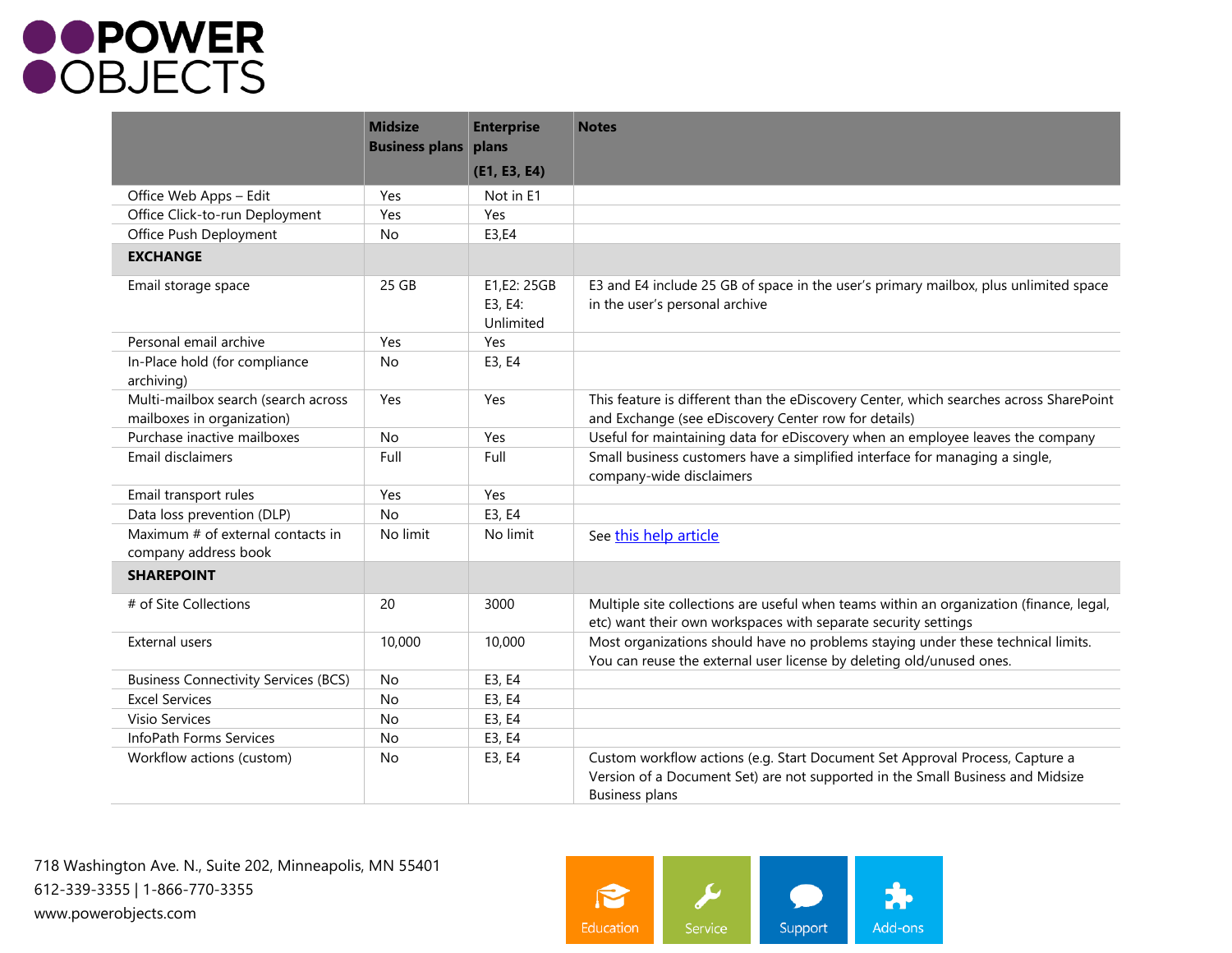# **OPOWER**<br>**OBJECTS**

|                                                                     | <b>Midsize</b><br><b>Business plans</b>               | <b>Enterprise</b><br>plans<br>(E1, E3, E4)            | <b>Notes</b>                                                                                                                                                                                                                                                                           |
|---------------------------------------------------------------------|-------------------------------------------------------|-------------------------------------------------------|----------------------------------------------------------------------------------------------------------------------------------------------------------------------------------------------------------------------------------------------------------------------------------------|
| Out-of-box workflow and<br>customization<br>via SharePoint Designer | Yes                                                   | Yes                                                   |                                                                                                                                                                                                                                                                                        |
| Content: Content organizer                                          | Yes                                                   | Yes                                                   |                                                                                                                                                                                                                                                                                        |
| <b>Content: Document sets</b>                                       | Yes                                                   | Yes                                                   |                                                                                                                                                                                                                                                                                        |
| Content: ECM                                                        | Yes                                                   | Yes                                                   |                                                                                                                                                                                                                                                                                        |
| Content: Managed Metadata Service                                   | Yes                                                   | Yes                                                   |                                                                                                                                                                                                                                                                                        |
| Content: Metadata-driven Navigation                                 | Yes                                                   | Yes                                                   |                                                                                                                                                                                                                                                                                        |
| Content: Multi-stage Disposition                                    | Yes                                                   | Yes                                                   |                                                                                                                                                                                                                                                                                        |
| Content: Rich Media Management                                      | Yes                                                   | Yes                                                   |                                                                                                                                                                                                                                                                                        |
| Content: Shared Content Types                                       | Yes                                                   | Yes                                                   |                                                                                                                                                                                                                                                                                        |
| Content: Unique Document IDs                                        | Yes                                                   | Yes                                                   |                                                                                                                                                                                                                                                                                        |
| Content: Video search                                               | Yes                                                   | E3, E4                                                |                                                                                                                                                                                                                                                                                        |
| Search: Custom query rules                                          | Yes                                                   | E3, E4                                                |                                                                                                                                                                                                                                                                                        |
| <b>LYNC AND VOICE</b>                                               |                                                       |                                                       |                                                                                                                                                                                                                                                                                        |
| Hosted voicemail                                                    | <b>No</b>                                             | E3, E4                                                |                                                                                                                                                                                                                                                                                        |
| Lync-to-phone                                                       | No                                                    | E4                                                    | This requires a separate purchase of telephony services from a partner, which are<br>then integrated with O365. For syndication customers, Lync-to-phone is also available<br>in O365 Small Business as an add-on.                                                                     |
| <b>ADMINISTRATION</b>                                               |                                                       |                                                       |                                                                                                                                                                                                                                                                                        |
| Simplified management interface                                     | No                                                    | <b>No</b>                                             | Small Business customers have a simplified administration experience                                                                                                                                                                                                                   |
| Domain management                                                   | Managed by<br>customer at<br>domain<br>registrar      | Managed by<br>customer at<br>domain<br>registrar      | Small Business customers are advised-but not required-to re-delegate their<br>domain to Microsoft's name servers, so that Microsoft can manage their public web<br>site and MX records                                                                                                 |
| Password expiration notifications                                   | $0-30$ days<br>before<br>expiration<br>(configurable) | $0-30$ days<br>before<br>expiration<br>(configurable) | Password expiration notifications for Small Business customers are automatically set<br>to 14 days prior to expiration (cannot be adjusted). For the other SKUs,<br>administrators can set notifications to occur anywhere between 0 and 30 days before<br>a password actually expires |
| Role-Based Access Controls (RBAC)<br>for Exchange Online            | Yes                                                   | Yes                                                   |                                                                                                                                                                                                                                                                                        |

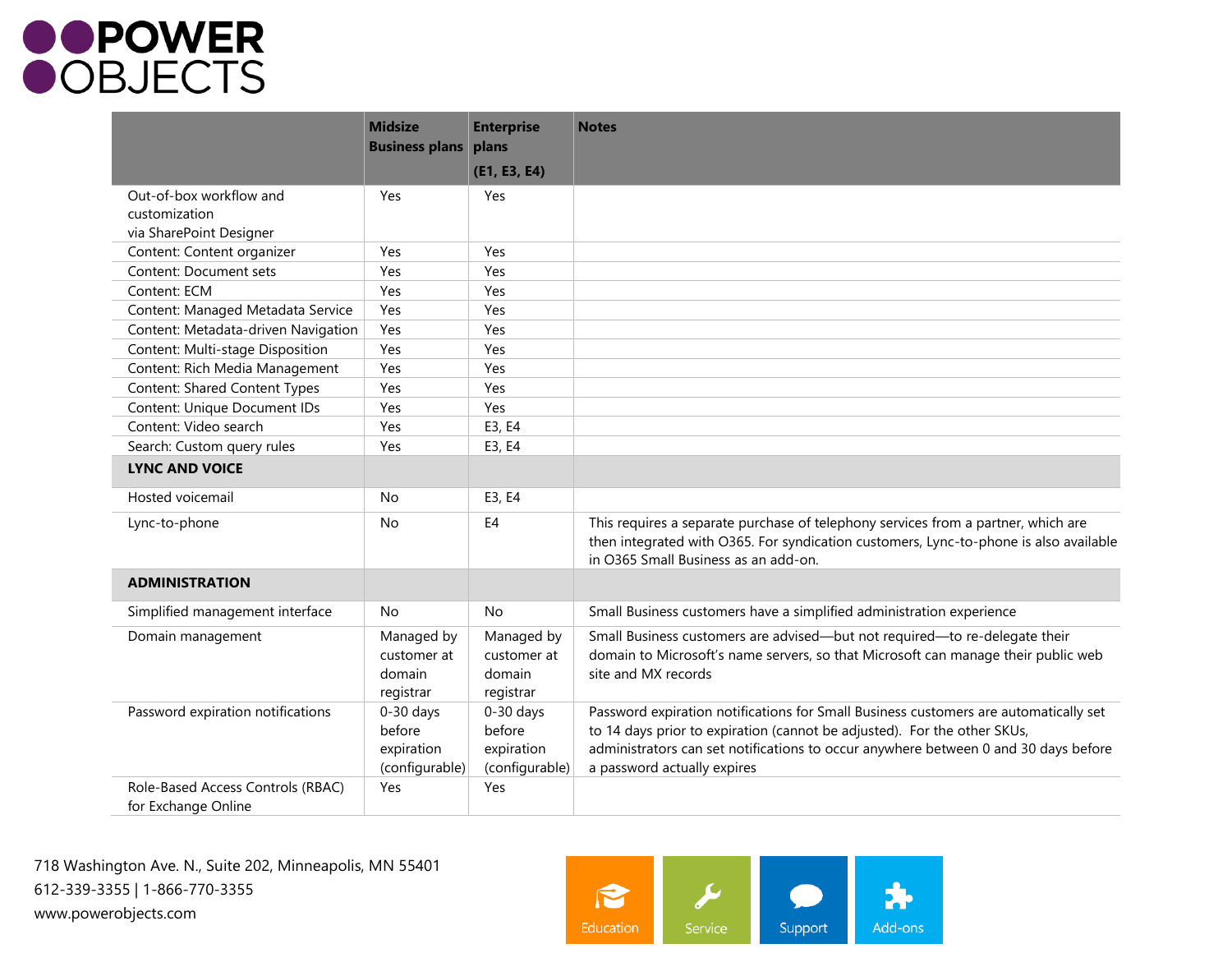## **OPOWER**<br>**OBJECTS**

|                                                                                     | <b>Midsize</b><br><b>Business plans</b> | <b>Enterprise</b><br>plans                                      | <b>Notes</b>                                                                                                                                                                                                                                                                           |
|-------------------------------------------------------------------------------------|-----------------------------------------|-----------------------------------------------------------------|----------------------------------------------------------------------------------------------------------------------------------------------------------------------------------------------------------------------------------------------------------------------------------------|
|                                                                                     |                                         | (E1, E3, E4)                                                    |                                                                                                                                                                                                                                                                                        |
| Reports                                                                             | Yes                                     | Yes                                                             | Small Business customers do not have access to the advanced reporting dashboard in<br>the Office 365 portal. However, they do have access to the Service Health<br>Dashboard.                                                                                                          |
| <b>ON-PREMISES INTEGRATION</b>                                                      |                                         |                                                                 |                                                                                                                                                                                                                                                                                        |
| Sychronization with Active Directory                                                | Yes                                     | Yes                                                             | Small Business customers cannot use DirSync. However, Small Business Server has a<br>module that synchronizes directory information to O365 without DirSync, so if the<br>customer runs SBS on-premises they can get basic directory sync without installing<br>the O365 DirSync tool. |
| Single-sign on with Active Directory                                                | Yes                                     | Yes                                                             | Small Business customers cannot implement ADFS. However, Small Business Server<br>has a module that synchronizes on-premises AD passwords with O365, without using<br>ADFS.                                                                                                            |
| Hybrid deployment with Exchange<br>Server on-premises                               | Yes                                     | Yes                                                             |                                                                                                                                                                                                                                                                                        |
| <b>LICENSING</b>                                                                    |                                         |                                                                 |                                                                                                                                                                                                                                                                                        |
| Month-to-month subscription option                                                  | No                                      | No                                                              |                                                                                                                                                                                                                                                                                        |
| Subscription includes on-premises<br>rights to access Exchange, SharePoint,<br>Lync | <b>No</b>                               | Yes                                                             |                                                                                                                                                                                                                                                                                        |
| <b>ADD-ONS</b>                                                                      |                                         |                                                                 |                                                                                                                                                                                                                                                                                        |
| Add Blackberry Business Cloud<br>Service                                            | No                                      | Yes                                                             | Small Business users cannot use BlackBerry Business Cloud Service. They can use<br>BlackBerry Internet Service, which has less functionality                                                                                                                                           |
| Add Kiosk user subscriptions                                                        | <b>No</b>                               | Yes                                                             |                                                                                                                                                                                                                                                                                        |
| Add Exchange Online Inactive<br>Mailbox                                             | No                                      | Yes                                                             |                                                                                                                                                                                                                                                                                        |
| Add Exchange Online Archiving                                                       | No                                      | Yes (can add<br>to E1, E2.<br>Already<br>included in<br>E3, E4) |                                                                                                                                                                                                                                                                                        |
| Add Exchange/SharePoint/Lync<br>Online standalone users                             | <b>No</b>                               | Yes                                                             |                                                                                                                                                                                                                                                                                        |
| Add CRM Online                                                                      | Yes                                     | Yes                                                             |                                                                                                                                                                                                                                                                                        |

718 Washington Ave. N., Suite 202, Minneapolis, MN 55401 612-339-3355 | 1-866-770-3355 www.powerobjects.com